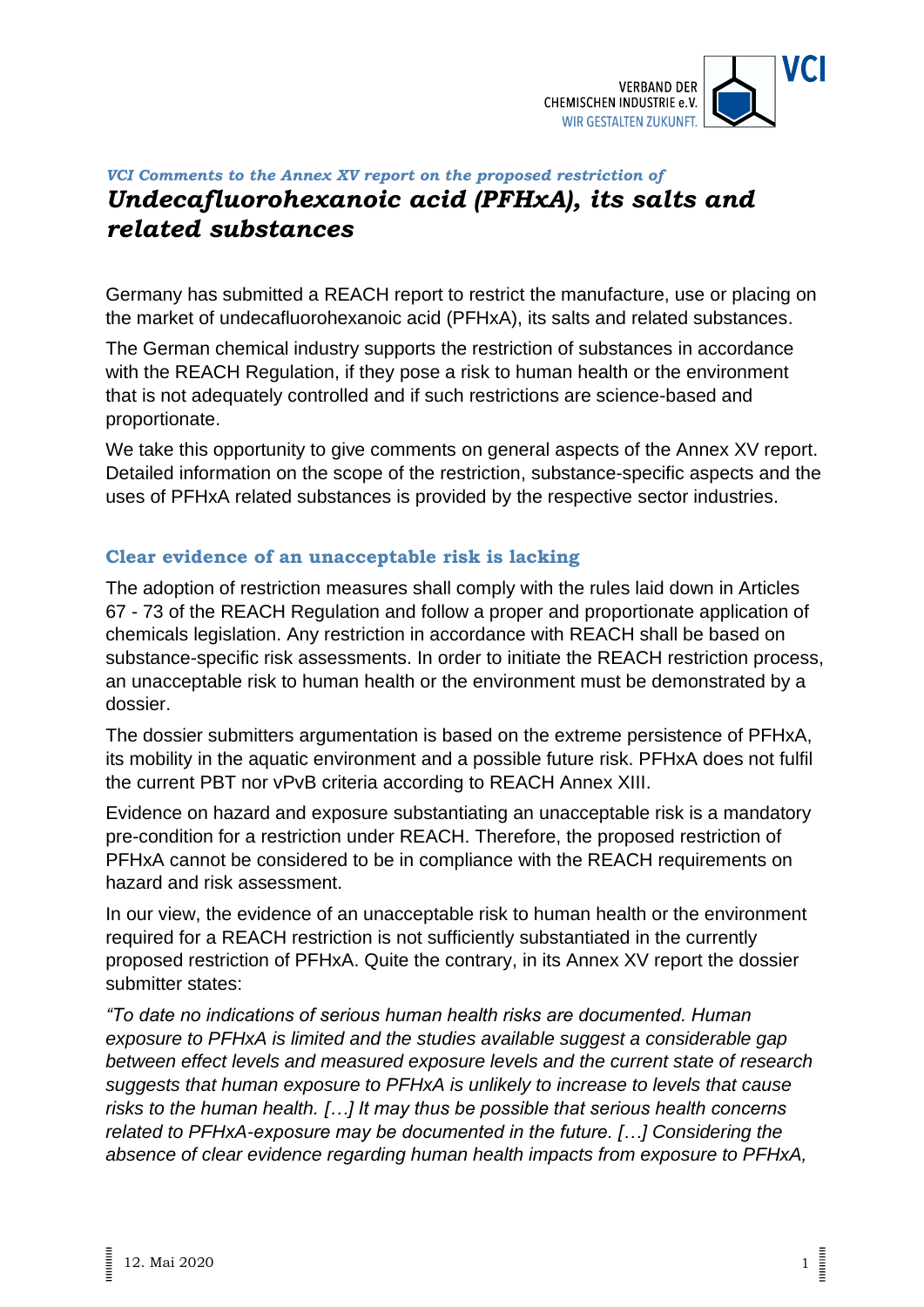

*the Dossier Submitter concludes that there are currently no impacts to be expected. However, with a rising environmental concentration of PFHxA this may change in the future." [Chapter 2.5.2 Human health impacts]*

*"Environmental risks from the emission of PFHxA cannot be quantified with sufficient certainty. […] Information on current spatial effects from releases is uncertain and future effects are impossible to predict. […] A derivation of an acceptable amount of release into the environment is also not possible. Any releases that occur contribute to the environmental stock over time, which would eventually exceed any effect threshold in the future." [Chapter 2.5.3 Environmental impacts]*

Furthermore, the parameter "Mobility" has been proposed by the German authorities, but it cannot be considered an official evaluation criterion under REACH. Thus, authorities should not give the impression that it is a generally accepted criterion.

## **Detailed substance identification and clarity on substances falling within the scope is required**

Art. 67(1) of REACH states that "a substance on its own, in a mixture or in an article" may be subject to a restriction. Substance(s) must be identified under the terms of Annex XV, which states that "the proposal shall include the identity of the substance [...]". As per Annex XV, thus, each substance or group subject to restriction must be adequately defined (by Chemical name, CAS/EC number, etc.).

The restriction proposal covers undecafluorohexanoic acid (PFHxA), its salts and related substances (substances which, based upon their structural formulae, have the potential to degrade or be transformed to PFHxA).

A grouping of substances may be possible under certain, closely defined conditions. In the Annex XV Report the dossier submitter gives a justification for grouping and states:

*"Besides such PFHxA-related substances, for which their degradation to PFHxA has already been shown in different studies, other substances (for examples see chapter B.1.1 and Appendix B.4.1) show similarities in their molecular structures compared to PFHxA and related substances for which degradation to PFHxA was shown. This similarity and the nature of the chemical binding of the perfluorinated alkyl moiety to other parts of the molecules lead to the hypothesis, supported by modelling evidence, that formation of PFHxA as result of degradation is very likely, but has simply not yet been investigated in detail." [Chapter 1.3.2 Justification for grouping]*

We question whether a grouping of related substances based on a hypothesis, meets the REACH requirements and demand further substantiation.

According to the information note provided by ECHA for the public consultation, forty six substances registered under REACH (in 75 registrations) are within the scope of the proposal. ECHA has also compiled a further indicative list of substances covered by the scope of the restriction proposal.